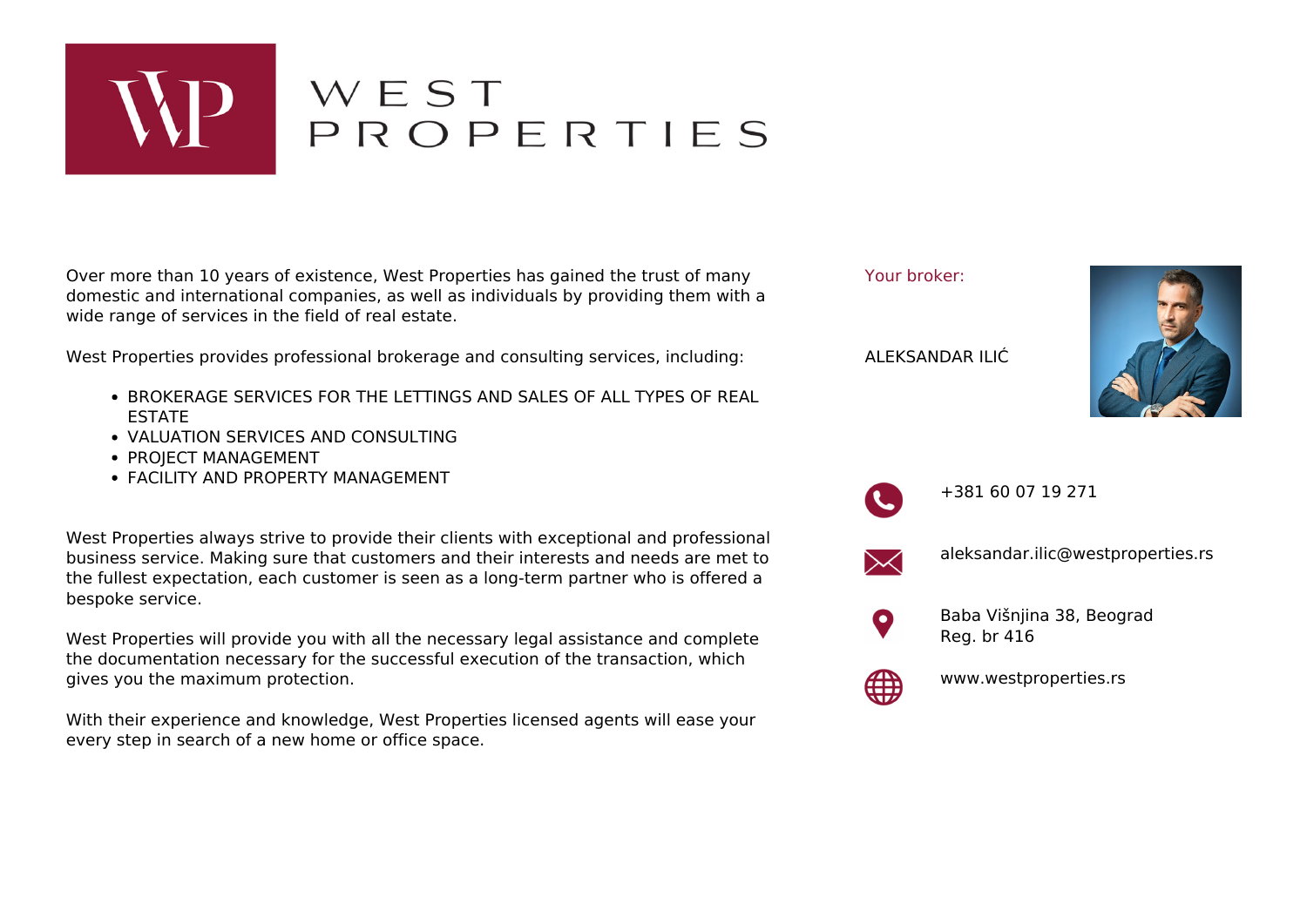

| Location            | Krunska         |
|---------------------|-----------------|
| <b>Address</b>      | Baba Višnjina   |
| Type of property    | Apartment       |
| <b>Size</b>         | 40,00 m2        |
| Floor               | 1               |
| Garage              | Nο              |
| Number of bedrooms  | 1               |
| <b>Heating</b>      | Central heating |
| :Property condition | Renovated       |
| <b>Furniture</b>    | Furnished       |
| <b>Asking price</b> | 700,00€         |
| Agency fee          | 100             |

**Features and benefits:**

Terrace Elevator

Apartment on the first floor in a newer building.

It consists of a living room with kitchen and exit to a small terrace, bathroom and one bedroom.

It is located in an attractive location.